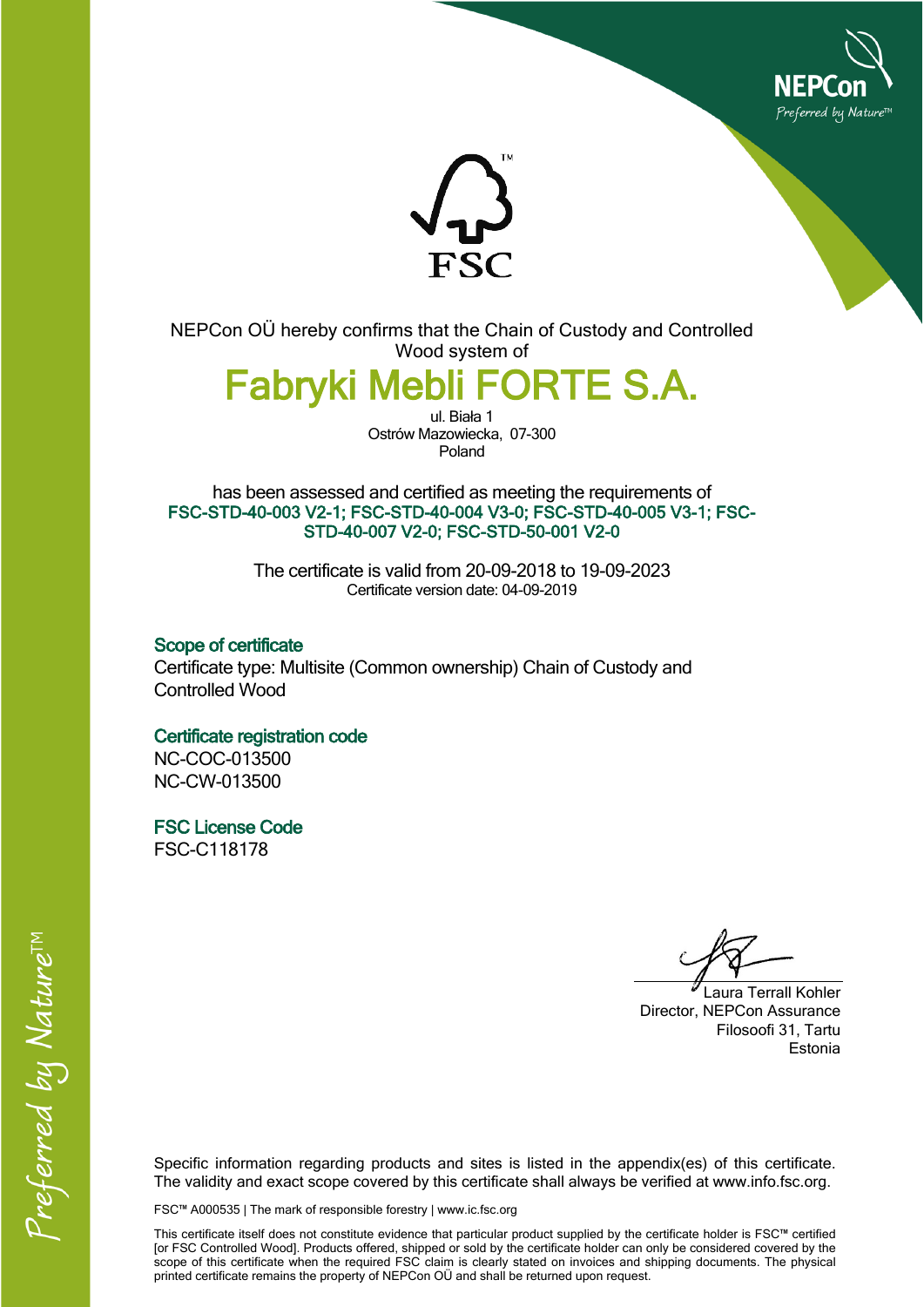

## **Annex A: Scope of Fabryki Mebli FORTE S.A. FSC™ Chain of Custody and Controlled Wood Certificate NC-COC-013500 NC-CW-013500**

**(The list below shows products handled by the network of Participating Sites)**

| <b>Product Type</b> | <b>Trade Name</b>       | <b>Output FSC Claims</b>                                            |  |
|---------------------|-------------------------|---------------------------------------------------------------------|--|
| P <sub>2</sub> 4.1  | Specialty paper         | FSC 100%; FSC Mix x%; FSC Mix Credit;<br><b>FSC Controlled Wood</b> |  |
| W <sub>12.1</sub>   | Cabinet                 | FSC Mix x%                                                          |  |
| W <sub>12.10</sub>  | Cupboards and chests    | FSC Mix x%                                                          |  |
| W <sub>12.11</sub>  | Kitchen countertops     | FSC Mix x%                                                          |  |
| W <sub>12.12</sub>  | Parts of furniture      | FSC Mix x%                                                          |  |
| W12.13              | <b>Shelves</b>          | FSC Mix x%                                                          |  |
| W12.3               | <b>Tables</b>           | FSC Mix x%                                                          |  |
| W12.4               | <b>Beds</b>             | FSC Mix x%                                                          |  |
| W12.6               | Chairs and stools       | FSC Mix x%                                                          |  |
| W <sub>12.7</sub>   | Office furniture        | FSC Mix x%                                                          |  |
| W12.9               | Wardrobes               | FSC Mix x%                                                          |  |
| W8.2.1              | Laminated particleboard | FSC Mix Credit; FSC Controlled Wood                                 |  |
| W8.2.4              | Raw particleboard       | FSC Mix Credit; FSC Controlled Wood                                 |  |
| W8.2.4              | Raw particleboard       | FSC 100%; FSC Mix x%; FSC Mix Credit;<br><b>FSC Controlled Wood</b> |  |
| W8.3.1              | <b>HDF</b>              | FSC Mix Credit; FSC Controlled Wood                                 |  |
| W8.3.1              | <b>HDF</b>              | FSC 100%; FSC Mix x%; FSC Mix Credit;<br><b>FSC Controlled Wood</b> |  |
| W8.3.2              | <b>MDF</b>              | FSC 100%; FSC Mix x%; FSC Mix Credit;<br><b>FSC Controlled Wood</b> |  |
| W8.3.2              | <b>MDF</b>              | FSC Mix Credit; FSC Controlled Wood                                 |  |

This certificate itself does not constitute evidence that particular product supplied by the certificate holder is FSC™ certified [or FSC Controlled Wood]. Products offered, shipped or sold by the certificate holder can only be considered covered by the scope of this certificate when the required FSC claim is clearly stated on invoices and shipping documents. The physical printed certificate remains the property of NEPCon OÜ and shall be returned upon request.